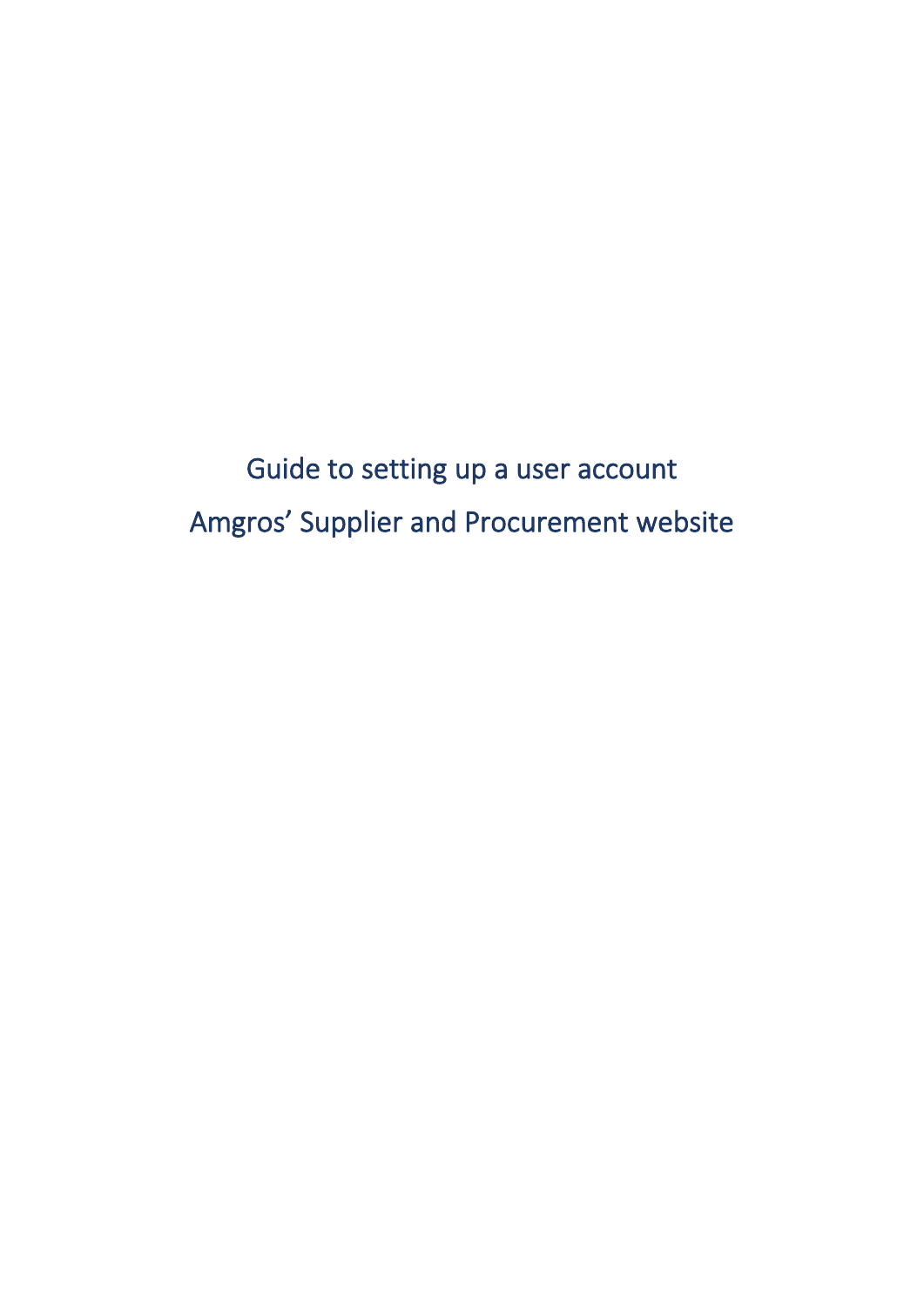## How to set up a user account on Amgros' Supplier and Procurement website

https://levportal.amgros.dk/Sider/Default.aspx

The text box 'Brugeroprettelse' (create a user account) is used to set-up a user account on the site.

| <b>Brugeroprettelse</b>                                                                                                         |                   |  |                           |  |
|---------------------------------------------------------------------------------------------------------------------------------|-------------------|--|---------------------------|--|
| For at kunne benytte udbudssystemet for lægemidler og for at få adgang<br>til 'Mine firmasider' skal du oprette dig som bruger. |                   |  |                           |  |
| Opret bruger                                                                                                                    | Create an account |  |                           |  |
|                                                                                                                                 |                   |  | Create an account if your |  |
| company is not registered in<br>Opret bruger hvis din virksomhed ikke er registreret i Da                                       |                   |  |                           |  |
|                                                                                                                                 | Denmark           |  |                           |  |

It is necessary to be registered with a user account (email login) to submit tenders. If you wish to create an account, please fill in the form shown below in the screen dump.

| For at kunne benytte udbudssystemet skal du oprette dig som bruger. Udfyld blanketten til højre og tryk "send". Vi vil behandle din anmodning, og du vil få tilsendt et link, så du kan gøre<br>din brugeroprettelse færdig. Vi anbefaler, at du opretter dig i god tid før tilbudsfristens udløb.                         | Personoplysninger   |
|----------------------------------------------------------------------------------------------------------------------------------------------------------------------------------------------------------------------------------------------------------------------------------------------------------------------------|---------------------|
| Du kan alene afgive tilbud på vegne af et firma, hvis felterne med firmaoplysninger er udfyldt. Amgros kan bede om dokumentation for, at brugeren repræsenterer firmaet. I de fleste<br>tilfælde er det tilstrækkelig dokumentation, at brugeren har en e-mailadresse hos firmaet.                                         | Titel:<br>Fornavn:  |
| Hvis du ikke anfører firmaoplysninger i disse to felter, betyder det, at du som bruger hæfter personligt for afgivne tilbud. Det er således dit personlige ansvar at opfylde kontrakten, hvis<br>du bliver vinder af udbuddet. Amgros anbefaler derfor, at ingen opretter sig som brugere uden at angive firmatilknytning. | Efternavn:          |
| Amgros behandler personoplysninger, som beskrevet i menupunktet Udbud.                                                                                                                                                                                                                                                     | Kontakt oplysninger |
| Hvis din virksomhed ikke er registreret i Danmark tryk her                                                                                                                                                                                                                                                                 | Adresse:            |
|                                                                                                                                                                                                                                                                                                                            | Adresse 2:          |
|                                                                                                                                                                                                                                                                                                                            | Postnr:             |
|                                                                                                                                                                                                                                                                                                                            | By:                 |
|                                                                                                                                                                                                                                                                                                                            | Telefon:            |
|                                                                                                                                                                                                                                                                                                                            | Fax:                |
|                                                                                                                                                                                                                                                                                                                            | E-mail:             |
|                                                                                                                                                                                                                                                                                                                            | Direkte telefon:    |
|                                                                                                                                                                                                                                                                                                                            | Firma oplysninger   |
|                                                                                                                                                                                                                                                                                                                            | Firmanavn:          |
|                                                                                                                                                                                                                                                                                                                            | CVR:                |
|                                                                                                                                                                                                                                                                                                                            | Send foresporgsel   |

The procedure is the same regardless whether it is a Danish or foreign registered company that wishes to submit tenders via Amgros' procurement system. Foreign companies should fill in the field 'CVR' with 99999999.

It is the company that decides who creates a user account to submit tenders on behalf of the company.

## ➢ *When the form is completed, press the key "Send forespørgsel" ("send request"). The inquiry will subsequently be processed by Amgros I/S.*

On receipt of the inquiry Amgros will send an access link to the user, who will have to activate the access. The user account (email login) to the system is not working until the access has been activated.

*Please note that submission of tenders will be on behalf of the company (i.e. the legal entity with the CVR number stated), which is listed under "Firmaoplysninger" (Company information) and that framework agreements will be entered into with this legal entity. Declarations according to section 4.4 in the general tender conditions must be made for this tenderer (i.e. the same legal entity with the CVR number stated).*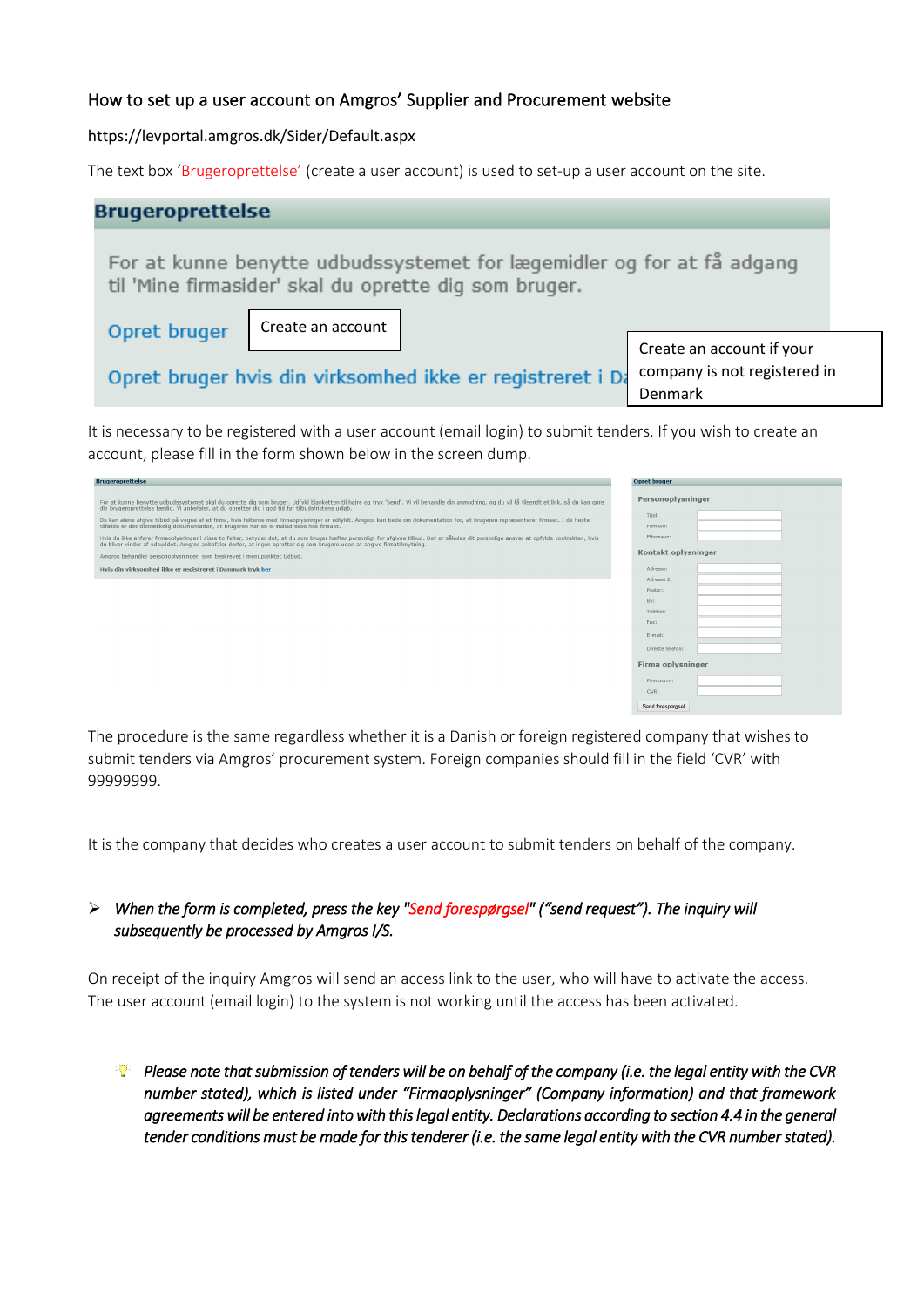## 1. You will receive an email with a link. Press the link and you will receive the next email.

| Adgang til Amgros' udbudssite                                                                                                                                                  |  |
|--------------------------------------------------------------------------------------------------------------------------------------------------------------------------------|--|
| Kære Birgit Rasmussen                                                                                                                                                          |  |
| Amgros har behandlet din anmodning om oprettelse som bruger på Amgros' Leverandør- og Udbudsportal.                                                                            |  |
| https://levportal.amgros.dk/public/sider/<br>Klik på linket fo create-email-login.aspx<br>Klik eller tryk for at følge linket.                                                 |  |
| https://levportal.amgros.dk/Public/Sider/Create-Email-Login.aspx                                                                                                               |  |
| NB: Du vil herefter modtage en ny e-mail med link til oprettelse af ny adgangskode. Du skal oprette din nye adgangskode senest 4 timer efter, at du har modtaget denne e-mail. |  |
| Med venlig hilsen                                                                                                                                                              |  |
| Amgros I/S                                                                                                                                                                     |  |
| Dampfærgevej 22                                                                                                                                                                |  |
| DK-2100 København Ø                                                                                                                                                            |  |
| phone: 8871 3000                                                                                                                                                               |  |
| E-mail: udbud@amgros.dk                                                                                                                                                        |  |
|                                                                                                                                                                                |  |

## 2. Fill in the box with your email address and press the key 'Send'

|         | AMGROS                |                              |  |
|---------|-----------------------|------------------------------|--|
| Forside | Udbud og Bagatelkøb ~ | Hjælp og Support v           |  |
|         |                       |                              |  |
|         | Opret e-mail login    |                              |  |
|         | E-Mail:               |                              |  |
|         | bir@amgros.dk<br>×    | Send<br>$\frac{1}{\sqrt{2}}$ |  |
|         |                       |                              |  |

3. You are informed that the action is completed and that you will receive a new email with instructions in a few minutes.

|                                                                                                                                       | Forside   Udbud og Bagatelkøb ▼ | Hjælp og Support ▼ |  |  |  |
|---------------------------------------------------------------------------------------------------------------------------------------|---------------------------------|--------------------|--|--|--|
|                                                                                                                                       |                                 |                    |  |  |  |
|                                                                                                                                       | Opret e-mail login              |                    |  |  |  |
| Handlingen blev fuldført - følg venligst instruktionerne du vil modtage på e-mail om få minutter.<br>E-Mail:<br>Send<br>bir@amgros.dk |                                 |                    |  |  |  |